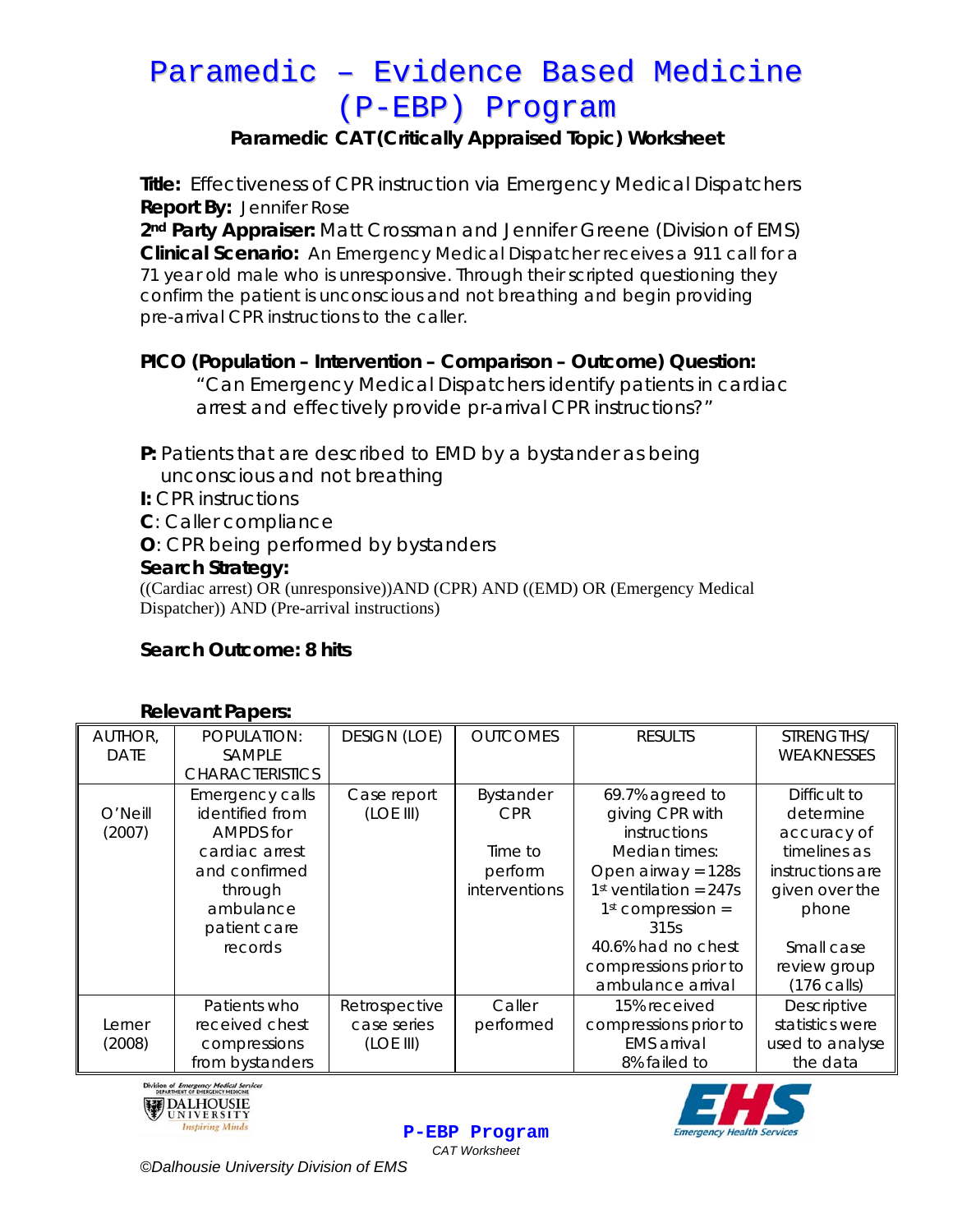# Paramedic – Evidence Based Medicine (P-EBP) Program

|                  | who called 911 to<br>centres that<br>provide CPR<br>instructions                                                                 |                                        | compressions<br>Sequence of<br>instructions<br><b>Barriers to</b><br>performing<br><b>CPR</b><br>instructions | complete airway and<br>breathing steps<br>19% disconnected<br>prior to instructions<br>18% refused to<br>perform CPR<br>14% unable due to<br>emotional state<br>13% inability to listen<br>and care<br>concurrently<br>8% had physical<br>limitations |                                     |
|------------------|----------------------------------------------------------------------------------------------------------------------------------|----------------------------------------|---------------------------------------------------------------------------------------------------------------|-------------------------------------------------------------------------------------------------------------------------------------------------------------------------------------------------------------------------------------------------------|-------------------------------------|
| Heward<br>(2004) | Emergency calls<br>confirmed as<br>cardiac arrest by<br>dispatch and<br>paramedics<br>where CPR<br>instructions were<br>provided | Retrospective<br>analysis<br>(LOE III) | <b>Barriers</b> to<br>following<br>instructions<br>Time taken to<br>reach key<br>points                       | 49% had barriers to<br>following instructions<br>Median time to<br>recognize arrest: 40 s<br>Time to 1st ventilation:<br>4 m 10 s<br>Time to 1st<br>compression 5 m 10 s<br>Notable increase to<br>times where barriers<br>exist                      | Small case<br>review (100<br>calls) |

#### **Comments:**

These three articles show that CPR instructions delivered by telephone may increase the number of bystanders that attempt CPR however the delays and barriers may limit the effectiveness.

#### **Clinical Bottom Line:**

Dispatcher assisted CPR instructions can be a valuable tool to engage bystanders in performing this act however the AMPDS protocols need to be amended to enable the dispatcher to provide timely instructions with the flexibility to make modification to assist those with barriers

#### **References:**

O'Neil, J.F., Deakin, C.D., (2007). Evaluation of telephone CPR advice for adult cardiac arrest patients. *Resuscitation,* 74(1), 63-7

Heward, A., Donohoe, R.T., Whitbread, M.,(2004). Retrospective study into the delivery of telephone cardiopulmonary resuscitation to "999" callers. *Emerg Med J*, 21(2), 233-4





**P-EBP Program** *CAT Worksheet*